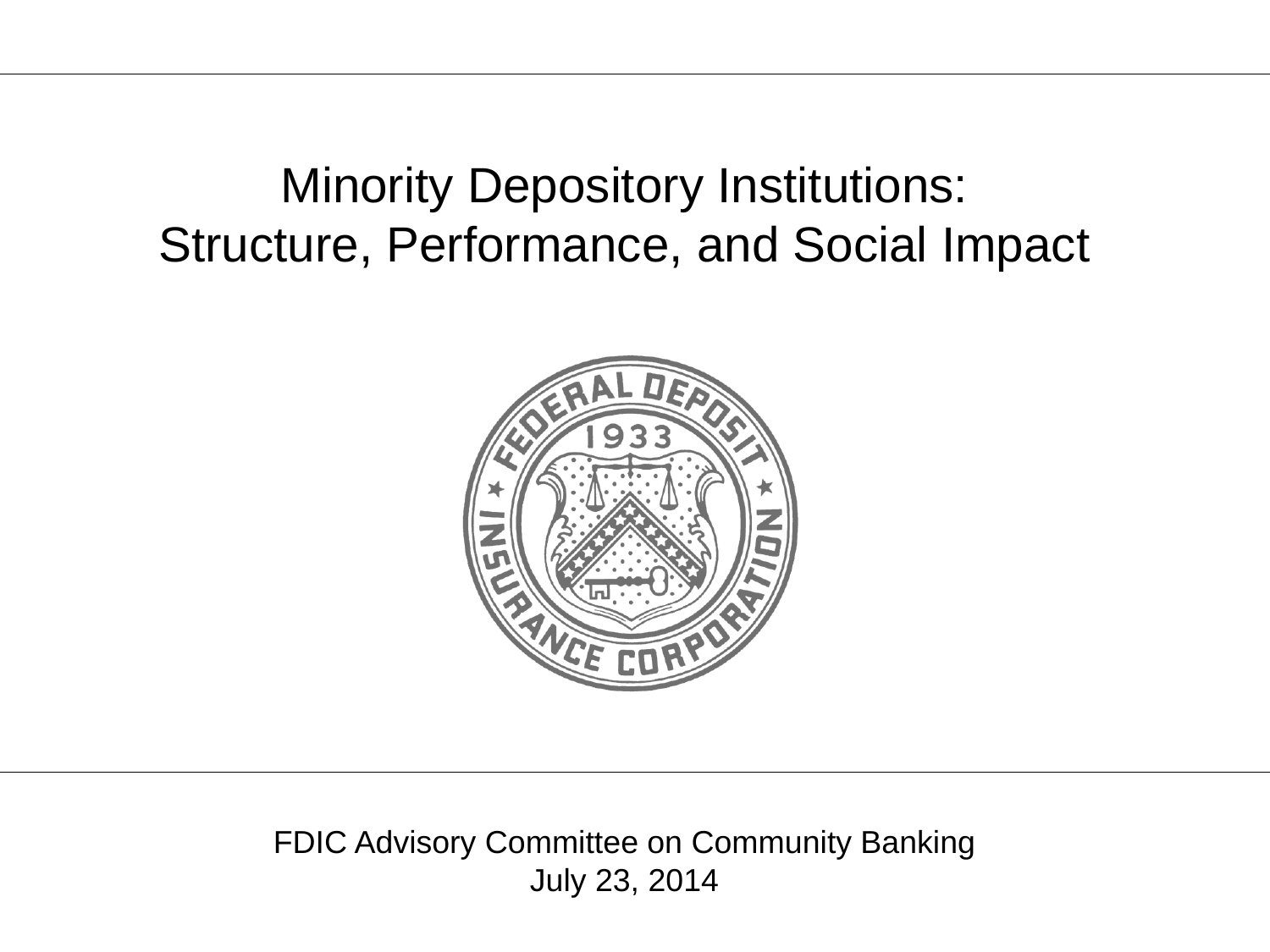## **How FDIC-Insured MDIs and CDFIs Overlap, Year-End 2013**



FDIC-Insured CDFIs (non-MDI)

37

[http://www.fdic.gov/regulations/resources/cbi/study.html.](http://www.fdic.gov/regulations/resources/cbi/study.html)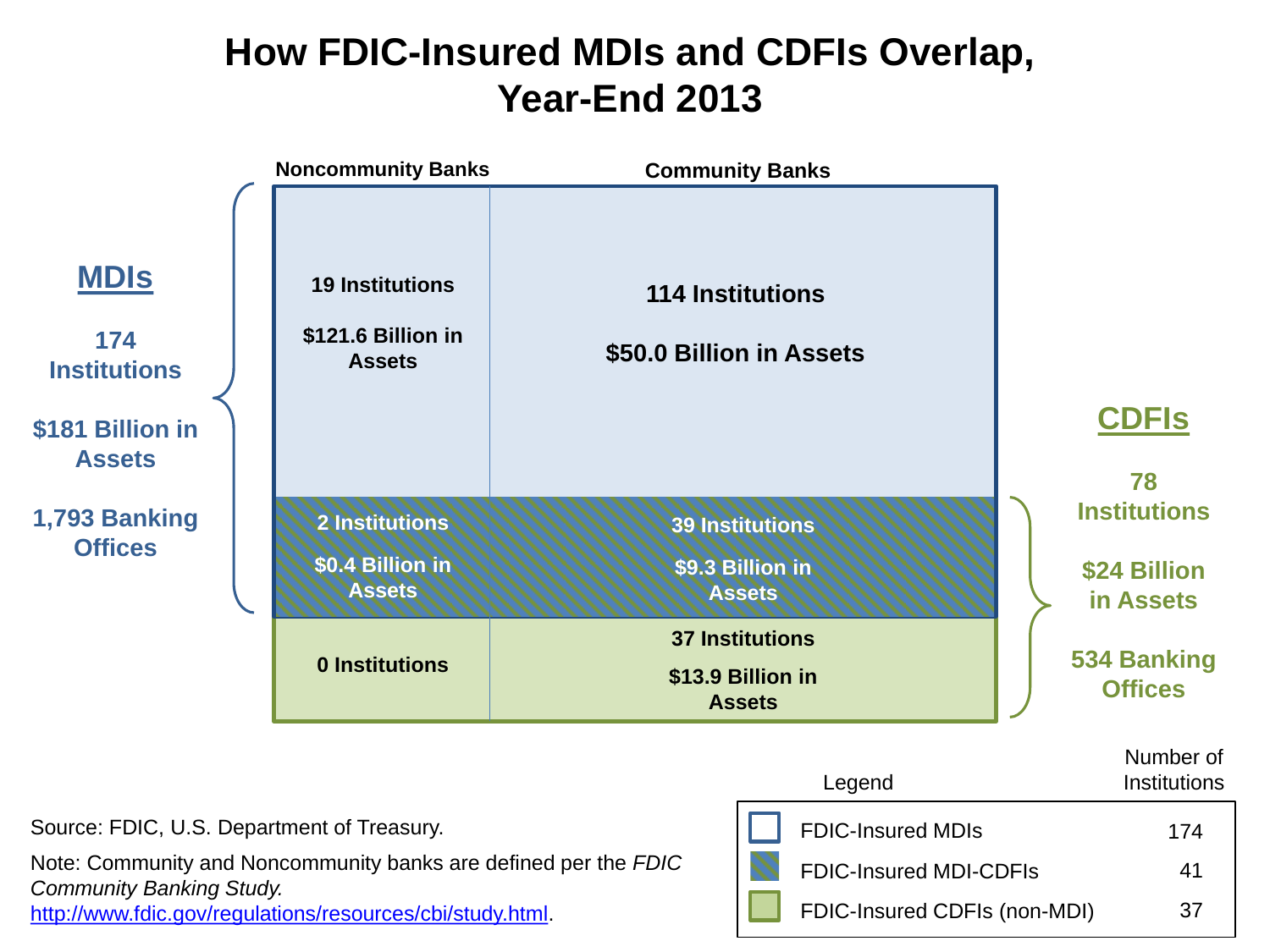#### CORRECTED CHART

#### **After Pre-Crisis Growth, the MDI Share of the Banking Industry has Declined**



Source: FDIC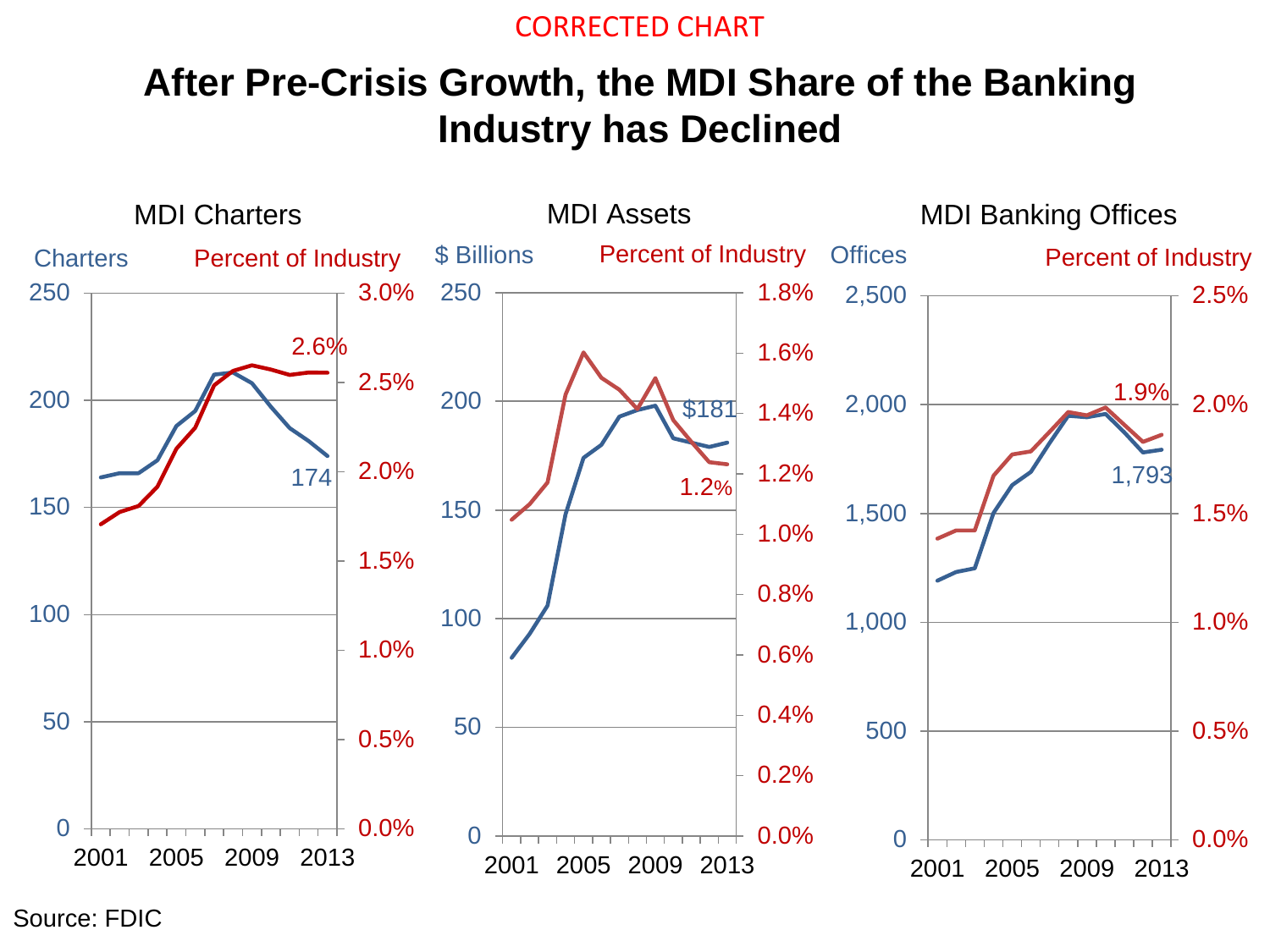## **Minority Deposit Institutions Are Mostly Comprised of CRE Specialists**

Percent of Institutions by Specialty Lending Group, Year-End 2013

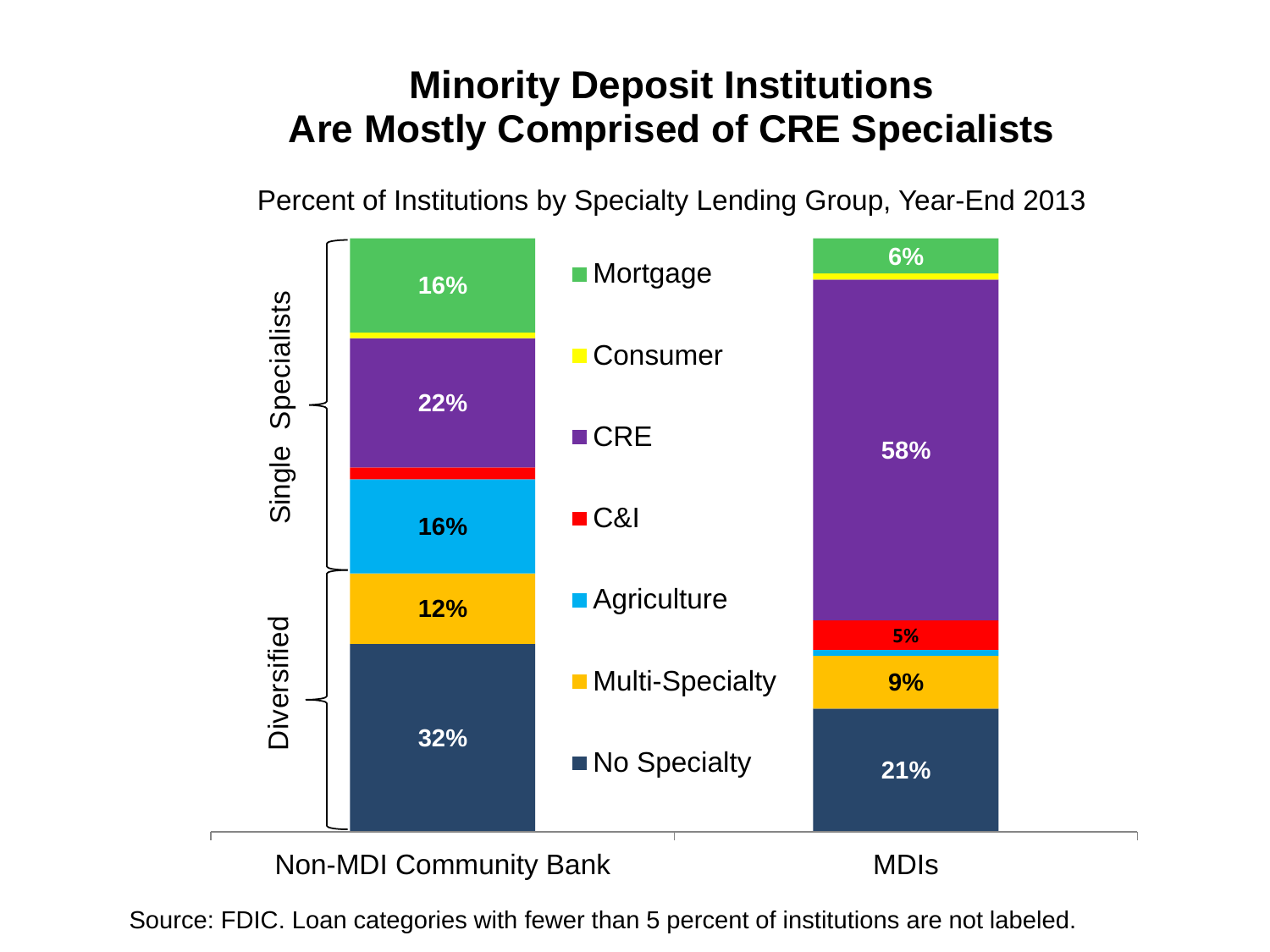#### **Locations of MDI Headquarters by Minority Status**



Source: FDIC Summary of Deposits as of June 30, 2013.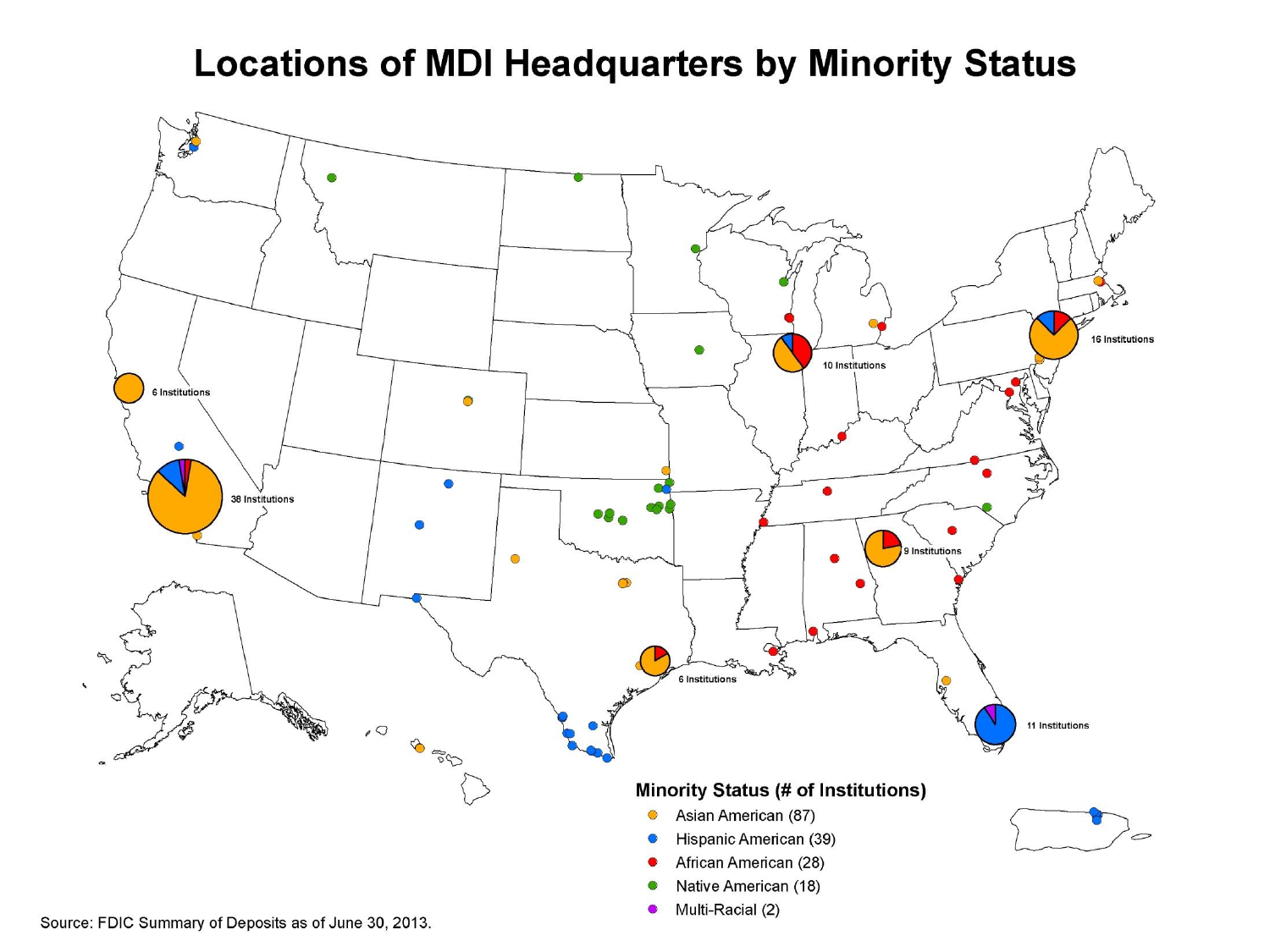#### **Many MDIs Underperform in Terms of Standard Industry Measures of Financial Performance**

Annual Weighted Average Pretax Return on Assets (ROA) (Percent)



Source: FDIC.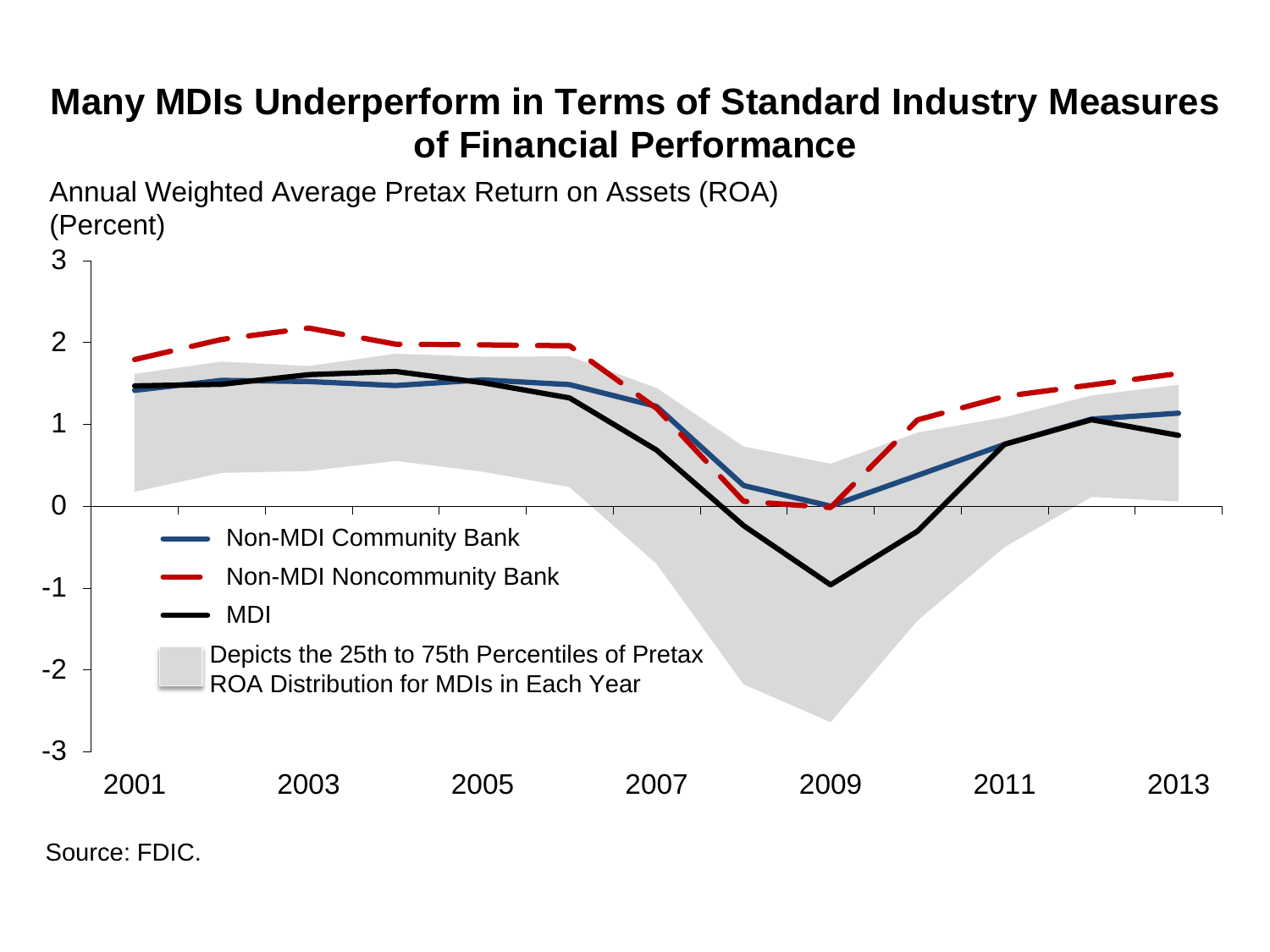

Source: FDIC, U.S. Census Bureau.